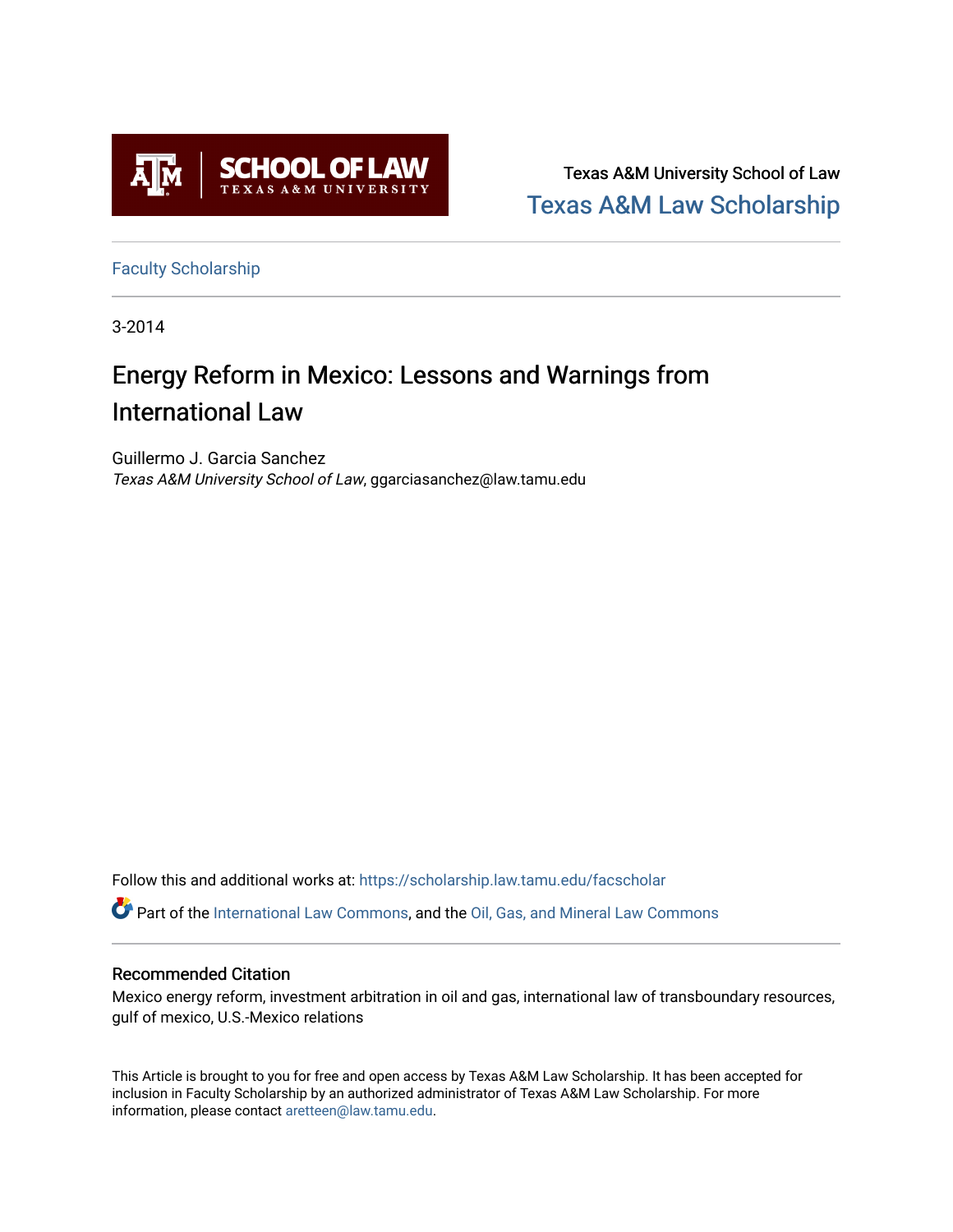# **The Energy Reform in Mexico**

## **Lessons and Warnings from International Law**

### BY GUILLERMO J. GARCIA SANCHEZ

#### **Abstract**

**THE ARTICLE ANALYZES** some of the contents of the Mexican energy reform of 2013 and warns on the international legal implications that the path that Mexico has chosen to follow could bring to its economy and international relations. Concretely, it argues that in order to avoid falling into the same mistakes made by other Latin American countries in the region, Mexico must consider its obligations contained in international treaties signed with the United States on transboundary resources as well as its obligations in bilateral investment treaties that protect foreign investors from certain government acts and policies.

In December 2013, the international media reported, to the surprise of many, that the Mexican Congress approved an energy reform that will radically transform a seventy-year-old state-oriented policy that was an essential part of Mexico's national identity.<sup>1</sup> The central theme of this article

is to analyze some of the contents of this reform and to make a cautious warning on some of the international legal implications that the path that Mexico has chosen to follow could bring to its economy and to its international relations. Concretely, the article argues that the legislative process that will implement the energy reform in the upcoming months needs to attend to two elements regarding Mexico's international legal obligations: the provisions contained in the 2012 Agreement Between the United States of America and Mexico Concerning Transboundary Hydrocarbon Reservoirs in the Gulf of Mexico (the 2012 Treaty)<sup>2</sup> and the obligations contained in several bilateral investment treaties (BITs) signed by Mexico that protect foreign investors from certain government acts and policies. Other states in the region have gone down this path before and for a diversity of reasons have ignored the international obligations to which they agreed, triggering numerous disputes and conflicts that eventually cost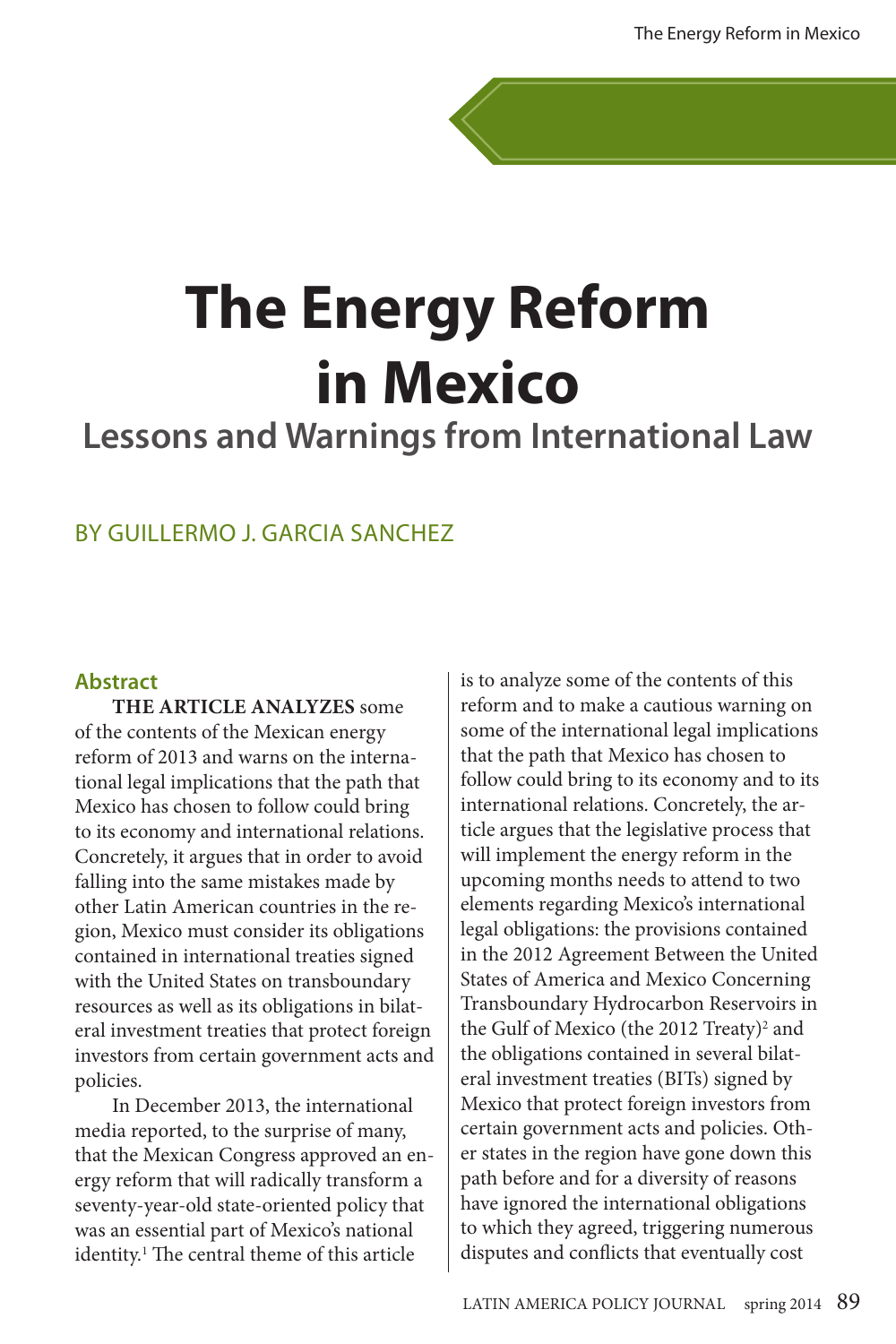millions in damages and compensations. Mexico has the chance to learn from the mistakes of its peers in the region and even to be institutionally creative in the way it assumes its international obligations in the future; otherwise, the story of States repenting years later will repeat itself, to the detriment of Mexico's national finances.

#### **The Energy Reform of 2013**

Before addressing the international law aspect of the reform, it is important to understand the essence of the constitutional amendment.3 The most important aspect in relation to this article is the fact that the energy reform amended the Mexican Constitution to open up the possibility for the Mexican State to sign contracts with private parties, including multinationals, for the exploration and exploitation of hydrocarbon resources (article 27). Before the reform, only Petróleos Mexicanos (Pemex), the State-owned petroleum company, could conduct these activities on behalf of the State. The Constitution still prohibits the signing of concession agreements, but in the transitory articles, it allows the State to sign a variety of contracts that were forbidden before. For example, the reform affirms that the State can sign joint profit and production contracts, service contracts, and licenses with private companies (transitory provision 4). The transitory provisions also mention that the State can pay the private party: cash, in the case of service contracts; a percentage of the profit, in the case of joint profit agreements; a percentage of the production, for joint production agreements; and an onerous transfer of the hydrocarbons once they have been extracted, for the license agreements; or a combination of all of the above. The decision on which contract will be adopted according to the reform depends on the one that will maximize the government's income in the long term. In terms of the authorities in charge of implementing the reform, the Secretary of Energy, the National Commission on Hydrocarbons, and the Energy Regulatory Commission have joint powers to execute and regulate different aspects of the agreements (article 27 and transitory provisions 6 and 10).

### **The 2012 Treaty Between Mexico and the United States**

In December 2013, just a couple of days after the Mexican Congress adopted the energy reform, the U.S. Congress approved as part of the Bipartisan Budget Act of 2013 the integration of the Agreement Between the United States and Mexico Concerning the Transboundary Hydrocarbon Reservoirs in the Gulf of Mexico.4 With this act, the treaty that took more than twenty years to negotiate and was signed in 2012 entered into force between both countries and regulates the resources that, according to international law, both States are entitled to exploit.<sup>5</sup> The treaty, in essence, will change the way the energy relations between Mexico and the United States can develop in the future since it opens the possibility of exploiting an estimate of 172 million barrels contained in deep water reservoirs.<sup>6</sup> Furthermore, it places the security of the hydrocarbon resources located in the Gulf of Mexico under the protection of an international treaty and fosters a joint development between Mexico and the United States to exploit them efficiently, equitably, and in a secure way. There are many aspects of the treaty that are interesting for the development of international law in the matter, but for the sake of this article, four points are relevant and need to be stressed to avoid future conflicts between both States.

First, the treaty's heart and soul is located in its preamble, where it states the principles that will guide the life of the legal framework of the treaty to archive "safe, efficient, equitable and environmentally responsible exploitation of transboundary hydrocarbon reservoirs." The treaty does not expand on what the parties consider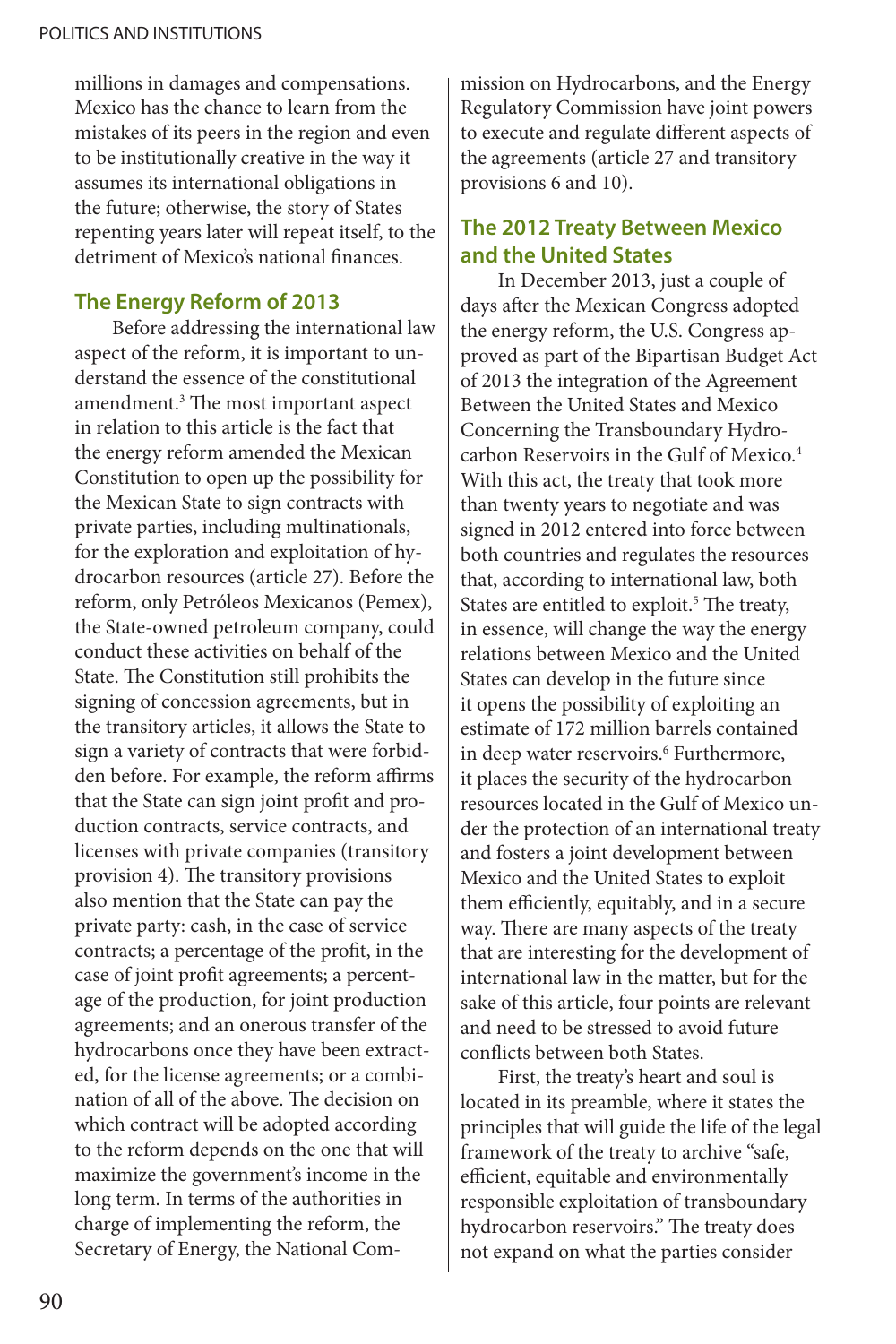to be an "efficient," "equitable," "safe," or "environmentally responsible" exploitation, hence it leaves open to interpretation how these principles might develop in the life of the treaty. This has several risks in light of the energy reform: for example, by not determining the understanding of each principle and by not hierarchizing them, the operators of the agreement, or an arbitrator if a dispute arises, will have to interpret each one and balance them in case there is conflict. What if the unitization agreement is efficient but not safe or environmentally responsible? What if it is equitable but inefficient? And even more important for the sake of the energy reform, what if the domestic legislation in Mexico defines efficiency in terms of government revenues and not in terms of profitability to the private contractors? The answers cannot be obtained from the language drafted in the treaty and hence are left subject to interpretation.

Second, to achieve the above-mentioned principles, Mexico and the United States agreed that the treaty would design "cooperative agreements based primarily on principles of unitization." Articles 6 and 7 of the treaty establish the process to sign and the content of the unitization agreements. In essence, they must be negotiated by the licensees from each side of the border treating the reservoir as a unit, which entails that the States must share the costs and the profits of its exploitation equitably. In addition, the unitization contracts proposed by the licensees must be approved by each of the State agencies. This raises several questions in the face of the energy reform. The regulatory framework of the reform must include a chapter that deals with the contracts in the borderline with the United States. The way things stand today, it is unclear the type of contractual relationship that the Mexican government could have with private companies in those areas that could respect the agreement signed with the United States. The

treaty only mentions one type of contract: licenses. But the Mexican legislation, as explained above, contains several options, and each one, according to the reform, must maximize in the long term the government's profit from the exploitation of these resources. Balancing the rights of the State, the rights of the contractors, and the provisions of unification in the treaty is going to be a hard task and must be addressed in the secondary legislation if the Mexican State wants to avoid a dispute with the United States on the issue.

Finally, the dispute resolution mechanisms of the treaty are far from efficient. For instance, the treaty created a Joint Commission to determine many elements of the life of the treaty, including resolving disputes regarding its interpretation. This, however, does not make the Commission a strong and independent body; in fact, it's the opposite. The members of the Joint Commission are designated by the parties, but there are no qualification requirements regarding them; the Commission is composed of four members, two designated by each State, and does not contain any procedure in case its decisions are locked. In the case the Commission is unable to reach an agreement in many aspects of the treaty, the issue is thrown back to the parties or to an arbitrator—only if it's a technical issue it is resolved by an expert. Finally, the Commission does not have an independent budget and each State has to financially support its designated members. Hence, as opposed to being an independent and strong body that could make unbiased decisions on the benefit of the treaty's life, the Joint Commission is closer to a binational political commission that tries to coordinate policies but has almost no power over the parties. Mexico and the United States have done better in the past when it comes to creating this type of organism. In fact, in a very similar situation, the case of transboundary rivers, both States signed an agreement back in 1944 where they created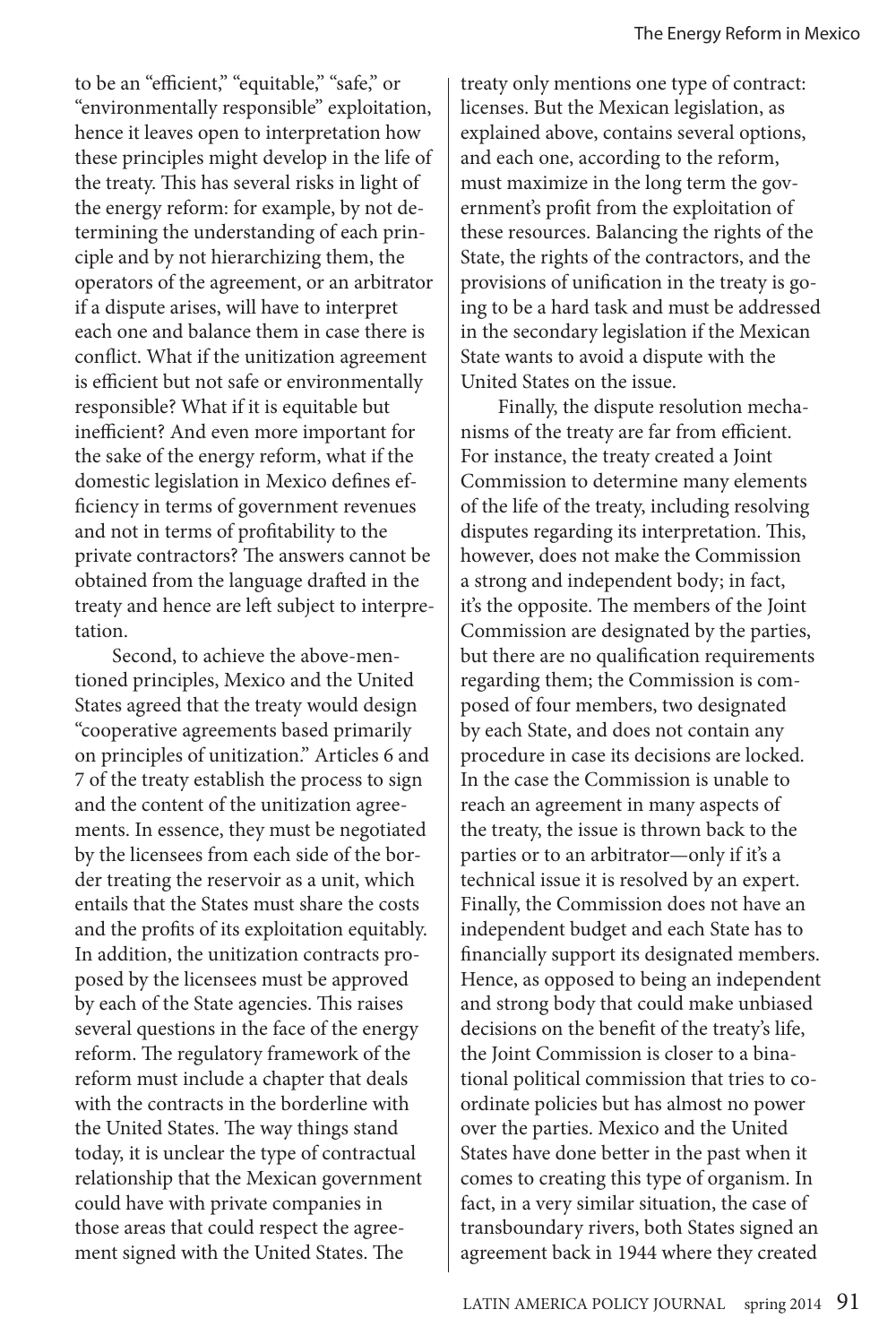a commission with the rank of an "international organization" that has a joint budget to technically determine apportionment of inland water between both countries.7 This binational organization has been relatively efficient in its tasks and has been able to work even under pressure of governors, mayors, and farmers on both sides of the border.8

#### **The Protection of Foreign Investors in Mexico**

Mexico has signed more than thirty bilateral investment treaties and several free trade agreements that contain a section on the protection of investment, like Chapter 11 of NAFTA, where in essence the State agrees to give foreign investors a particular set of rights and legal resources.<sup>9</sup> In general, these include the right to a fair and equitable treatment, principles on the procedure and calculation of compensation for expropriations, nondiscrimination, national treatment, and full protection and security of their investment.<sup>10</sup> Most importantly these treaties give the right to the foreign investor to initiate mandatory arbitration proceedings against the government if the investor considers that his or her rights have been violated due to state action or inaction. Mexico has been found guilty in the past for certain acts against foreign investors and has paid a substantial amount of money in damages and compensation.<sup>11</sup> Nevertheless, one of the industries that was excluded from these treaties was the hydrocarbon sector. This is so because it was considered that only Pemex would develop activities in these areas and that foreign investment was expressly forbidden in this area.

With the entry into force of both the treaty of 2012 and the energy reform of 2013, questions will emerge regarding the protection of the investors that will be subject to both regimes. In principle, international foreign investment law protects the contracts signed by the investors with the

government.12 These are considered as any other investment in the foreign country. The risk with the energy reform now is that if the secondary legislation is not drafted in an efficient way, clearly establishing the type of acts that the government can take such as forcing a unification agreement in the borderline, for instance—international disputes could arise in the future. For example, if a petroleum company agrees to invest in Mexico under certain terms, and the government decides to correct the agreement to regain control of the production of the field or it modifies the legal context in which the investment was done in the future, then Mexico could face claims in an international investment arbitral tribunal. This has happened in the past to other countries in the region. It is not uncommon to find stories of Latin American governments that decide to open particular sectors of the economy that were previously fully controlled by the State and then change their minds years later when they realize that the reforms are too aggressive and that they left the government on the wrong side of the equation. Any amendments to the legislative and contractual context when the foreign investor arrived to the State can be translated into claims of breaches of a BIT and hence the State would have to pay damages and compensation for modifying its policies. Examples of the above can be found in the case of Ecuador when it modified its fiscal law on the exploitation of hydrocarbons<sup>13</sup> and Venezuela when it modified its national hydrocarbons law to strengthen the control of the State over the exploitation of the oil fields in the Orinoco Belt.<sup>14</sup>

#### **Conclusion**

If the purpose of the 2012 treaty and the 2013 energy reform is to expand the investment in the hydrocarbon sector of Mexico, then a deep study and understanding of the international law implications of these innovations is necessary. The risk of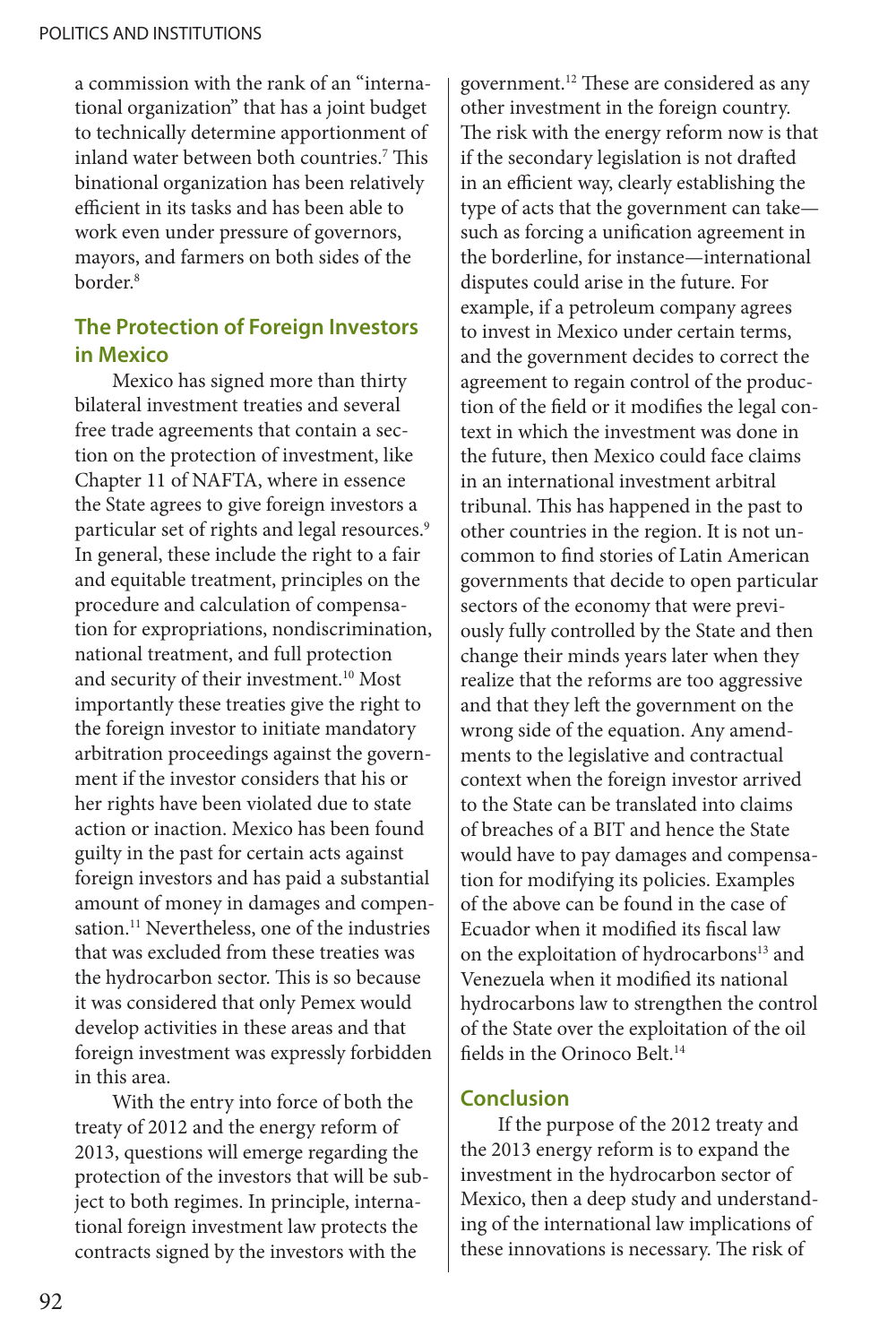making a mistake or of being too ambiguous regarding the policies adopted and the legislation implemented could provoke several claims and years of costly litigation with the U.S. government or with foreign investors. This story has been told before in the region, there is no need to replicate it in Mexico if things are done appropriately. On the contrary, if Mexico is able to draft a modern secondary law that integrates more deeply the energy relation with the United States and foreign companies in an efficient, equitable, and secure way, the future of the North American regions could be secured and it could serve as an excellent model for other relations. For example, it is a fact that transboundary resources are also located with the borders of other parts of the Gulf, like the borderlines between Mexico, the United States, and Cuba, or the borderline between Guatemala and Mexico. Furthermore, the shale gas reservoirs in the borderline between Mexico and the United States could also benefit from the experience that the exploitation of the fields according to the treaty of 2012 could bring.

If things are done in an inappropriate manner and Mexico is forced to modify legal contexts after the investments are done or if the agreements in the borderline end up in claims tribunals, then the political turmoil in Mexico when the news of the arbitrations are out will force the State to go back to nationalistic rhetoric that can only bring more tension to the region. Rather than being an example of the development of a secure energy region, Mexico will become one more case of a wrongly implemented opening to foreign investment and a consequent fall back into nationalistic policies that not only keeps the State from using its resources efficiently but that translates into litigation that could eventually cost millions of dollars of national income in damages and compensation.

*Guillermo J. Garcia is a Mexican lawyer trained and specialized in international law affairs. He holds a bachelor's degree in law and a bachelor's degree in international relations both from ITAM University in Mexico, where he achieved the highest honors and several awards for his research on international legal solutions on transboundary hydrocarbon resources between the United States and Mexico. Before being admitted to Harvard Law School's doctoral degree on juridicial science program, he obtained a master's degree in international law from the Fletcher School of Law and Diplomacy in 2011. His professional experience includes practice as an associate in an international law firm specialized in international investment arbitration, lobbying the Mexican Congress for the introduction of political reforms, presenting briefs before the Inter-American Court of Human Rights, advising the Mexican Ministry of Foreign Affairs, and clerking for a Justice of the Supreme Court of Mexico. His current line of research includes comparative constitutional law, international adjudication, and the impact of international law in Latin American democracies.*